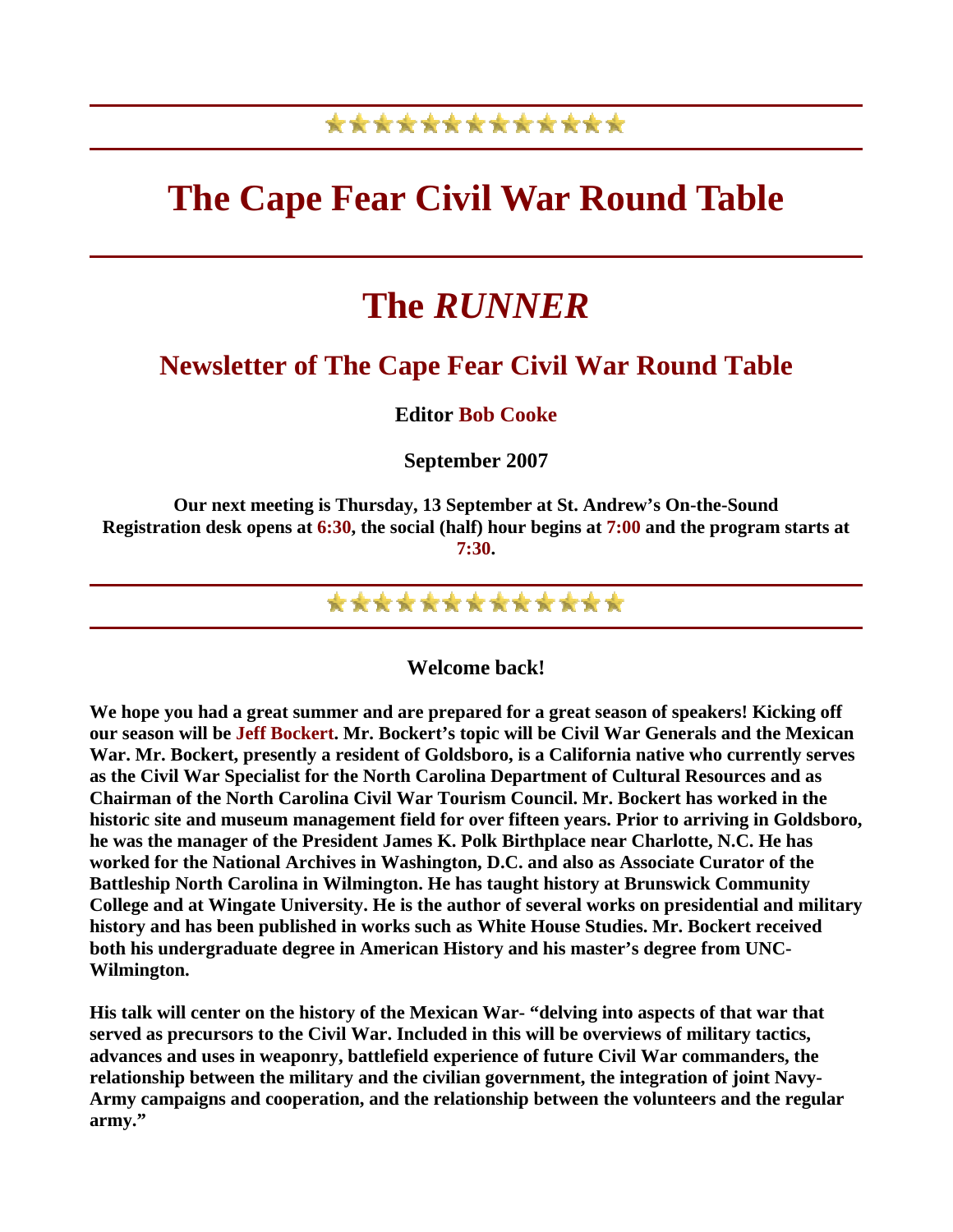**Please join us at our September meeting (and bring a friend) for what promises to be a great talk.** 

**Just who was John Summerfield Staples and what was his Civil War "claim to fame"? The answer lies below, read on! (Click here for the answer)** 

**We have compiled a great slate of speakers for this season. (Click here)! Please note that the meeting date in February is the THIRD Thursday of that month. It was necessary to change the date due to a conflict. Also, a date for the March meeting has not yet been determined.** 

#### **General Pierre G.T. Beauregard?**

**Beauregard was involved in many pivotal events during the war, which began at Fort Sumter. Davis blamed him for the defeat at Shiloh. He was relieved of command. He was later sent to Charleston, S.C. where he was given the responsibility of protecting the coasts. After the war he returned to New Orleans, refused high command in the Egyptian as well as the Rumanian armies and went into railroading. His reputation was tarnished when he was associated with the Louisiana Lottery and he died in 1893 in New Orleans.** 

#### **Major General Daniel Harvey Hill?**

**He was Stonewall Jackson's brother-in-law. He became embroiled in a controversy with Bragg claiming Bragg was incompetent. He served the rest of the war in command of Volunteers in North Carolina. In 1877, Hill became president of the University of Arkansas, later headed the Georgia Military Academy and died in 1889. (From website- [http://dburgin.tripod.com](http://dburgin.tripod.com/))** 

**Finally: Ed Bearss, the rock star of Civil War tour guides will lead the fifth annual "Best of Bearss", expedition with a seven-day look at the 1863 East Tennessee Campaign, beginning in Chattanooga....Tour participants know they must do their to keep up with Bearss. Even in his 80's. he still can out walk just about anybody....This tour is sponsored by History America Tours and if you are interested, they can be reached at 800-628-8542 or [www.historyamerica.com.](http://www.historyamerica.com/)** 

### **A note from your president ...................**

**I've reserved our usual meeting room at St. Andrew's for next year. It's the usual "second Thursday" except for February, when we meet on the 21st so as to avoid conflicting with Valentine's Day.** 

**One of St. Andrew's charitable programs is a monthly collection of food for their Inner City Ministries. We could just leave some cans, packages, etc. of non-perishables in a carton with a note when we meet, and they'll distribute them. I thought it would be a nice way to give the church a little extra thanks besides our usual annual check.**